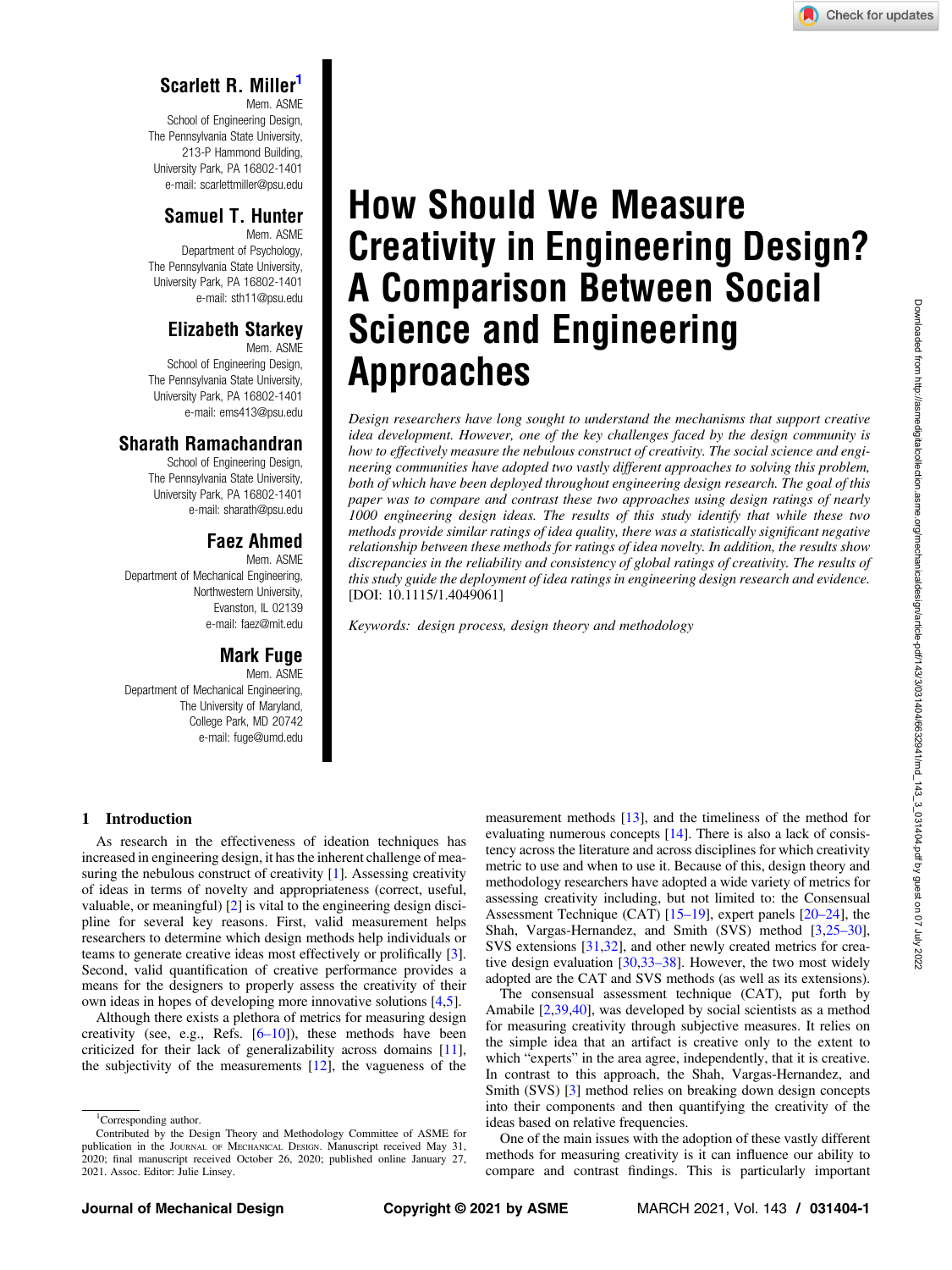because recent research [[41,42\]](#page-8-0) has demonstrated that applying different creativity metrics to the same design problem can result in creativity rankings that are not only vastly different but often negatively correlated. This means that applying different metrics to the same design problem could result in research findings that contradict prior results on the sole basis of the creativity measure used in the study. However, these two widely adopted approaches (SVS and CAT) have yet to be compared making it unclear how, or if, research studies that have deployed these different approaches should be compared and contrasted.

Thus, the goal of the current study was to compare and contrast these two standard approaches by studying the creativity measurement of nearly 1000 design ideas generated by engineering design students. The results of this study can be used to inform how we apply and compare creativity results in engineering design research.

#### 2 Related Work

Before we can begin to compare and contrast these two approaches to measuring creativity, it is first important to review the rationale for their creation and adoption in their respective fields. Thus, the current section serves to highlight research on creativity measurements in the social science and engineering disciplines that provide a groundwork for the current study.

2.1 A Social Science Approach to Creativity Measurement. The consensual assessment technique (CAT) [[2](#page-7-0),[39,40\]](#page-8-0) has been widely adopted by the social science community and is backed by over 30 years of research that has identified it as a reliable and valid way of measuring creativity. The method is grounded on the consensus of individuals with knowledge about a given domain, or "experts" (see discussions by Baer et al. [[43\]](#page-8-0); Kaufman et al. [\[44](#page-8-0)]). This group of researchers contends that while creativity can be difficult to characterize in terms of specific features, it is something that people can recognize and agree upon when they see it. They also believe that creativity judgments can only be subjective, and researchers should not attempt to objectify the creative rating processes (see discussion in Ref. [[45\]](#page-8-0)).

In the CAT method, a panel of independent "expert" raters who are familiar with the domain and who have not conferred with one another are recruited and asked to independently make assessments of a product's creativity through the use of a Likert Scale. The specific dimensions of creativity can vary from a global assessment of creativity [[46,47\]](#page-8-0) to a series of sub-dimensions that comprise the construct in a given domain (e.g., Jeffries [[48\]](#page-8-0)). An often used taxonomy includes ratings product novelty (e.g., original or surprising), quality or utility of the product (e.g., valuable, logical, useful, and understandable), and product elegance (organic, wellcrafted) [\[49](#page-8-0)].

As originally conceptualized, one of the central components of the CAT is the use of an appropriate group of judges to make the creativity assessments [\[50](#page-8-0)]. Specifically, Amabile [\[39](#page-8-0),[40\]](#page-8-0) suggested that expertise within a given domain is necessary to make accurate assessments of creative products. As would be expected, numerous researchers have demonstrated that expert judges typically produce more similar ratings (higher interrater reliability) than non-expert raters (see, e.g., Refs. [[39,40](#page-8-0)]). In addition, a more formal and larger-scale test of the role of expertise in assessing creativity was conducted by Kaufman and colleagues [\[51](#page-8-0)] who assessed the creativity of poems generated by college students. This study showed that experts, once again, produced stronger interrater reliability relative to novice judges who were less consistent in their agreement on creativity judgment. Moreover, the correlation between experts and non-experts was rather low  $(r = 0.22)$  suggesting that when rating more complex outcomes, experts and novices may be rating differing constructs. The extension of this reasoning is that as a product grows in complexity, the use of experts will become more important to producing accurate ratings. That is, the gap in creativity rating accuracy is likely to grow between experts

and novices in complex domains like physics and engineering [[50,52](#page-8-0)].

An extension of the above is the important caveat that in more simplistic domains or with less complex products, it may be possible for novices to approximate the ratings of experts. Indeed, in a study of the creativity of short stories, Kaufman and colleagues [[53\]](#page-8-0) concluded that the correlation of 0.89 between experts and novices was evidence that if enough novice raters are used, "they may be as reliable as experts." Moreover, some researchers have attempted to approximate expertise via the use of training techniques prior to ratings. Specifically, using the modified Q-sort technique [[54\]](#page-8-0), researchers ask knowledgeable individuals (i.e., experts) to select exemplars or benchmarks of what constitutes, for example, a highly creative product and a highly uncreative product. Using these exemplars, raters can be trained to produce ratings that approx-imate the mental model of expert ratings (e.g., Hunter et al. [[55\]](#page-8-0); Lovelace and Hunter [\[56](#page-8-0)]).

Although it is possible, in some instances, for novices or trained novices to produce ratings commensurate with experts, within the domain of engineering and design, it remains open to question as to whether the complexity of the products being assessed allows novices to be reliably utilized. Importantly, as noted by Kaufman and Baer [\[50](#page-8-0)], "If non-experts and experts do not agree with each other, then the opinion of experts in a domain should trump those of anyone else." This means, if this finding holds true in the engineering domain, experts need to be solely used to judge the creativity of engineering products. However, those that have adopted this method in engineering research often rely on non-expert judges like third-year engineering students (see, e.g., Ref. [\[57](#page-8-0)]) due to the difficulty of finding experts to perform these evaluations. The use of novices or trained novices in these evaluations is often due to the time required to perform such evaluations. This brings to question if and when novices can be used to evaluate creativity metrics. While the need for identifying suitable judges was highlighted in recent critical evaluation of the CAT in the psychology literature [[18\]](#page-7-0), no study to date has explored the impact of expertise on the deployment of the CAT in an engineering context, thus leaving it unclear if these expertise gaps are apparent in the engineering domain. Thus, the current study seeks to fill this research void.

2.2 An Engineering Approach to Measuring "Ideation Effectiveness". In contrast to social science research, the majority of creativity research in engineering has focused on quantifiable measures of ideation method effectiveness. The term ideation effectiveness is often used in engineering research due to the "difficulty in defining this term (and agreeing on its meaning)" [\[3\]](#page-7-0). These metrics typically rely on breaking down design concepts into their components and then quantifying the creativity of each of these components by various means. Instead of measuring creativity, SVS proposed to study four metrics (quantity, quality, novelty, and variety) of effectiveness. Of these four metrics, quantity and variety measure ideation effectiveness holistically (at the idea set level) while novelty and quality can be measured at the individual idea level. Most central to the current discussion and comparison with the social science metrics for creativity are the calculations of the SVS novelty and quality metrics due to our adoption of the widely accepted definition of creativity as something that is both novel and appropriate [\[2\]](#page-7-0) and our measurement of individual ideas rather than idea sets.

SVS defined quality as "a measure of the feasibility of an idea and how close it comes to meet the design specifications" [\[3\]](#page-7-0). SVS argued that an idea's quality can be measured as a physical property even at the conceptual stage where it can be adequately estimated even though there is not enough information to do quantitative analysis. They suggest that the technical feasibility of an idea can be evaluated using questions like "how fast can it go" or "can it get off the ground" through both experiential and analytical knowledge. While they propose to evaluate ideas using engineering analyses like quality function deployment (QFD)  $[58]$  $[58]$  or the Pugh Matrix  $[59]$  $[59]$ , these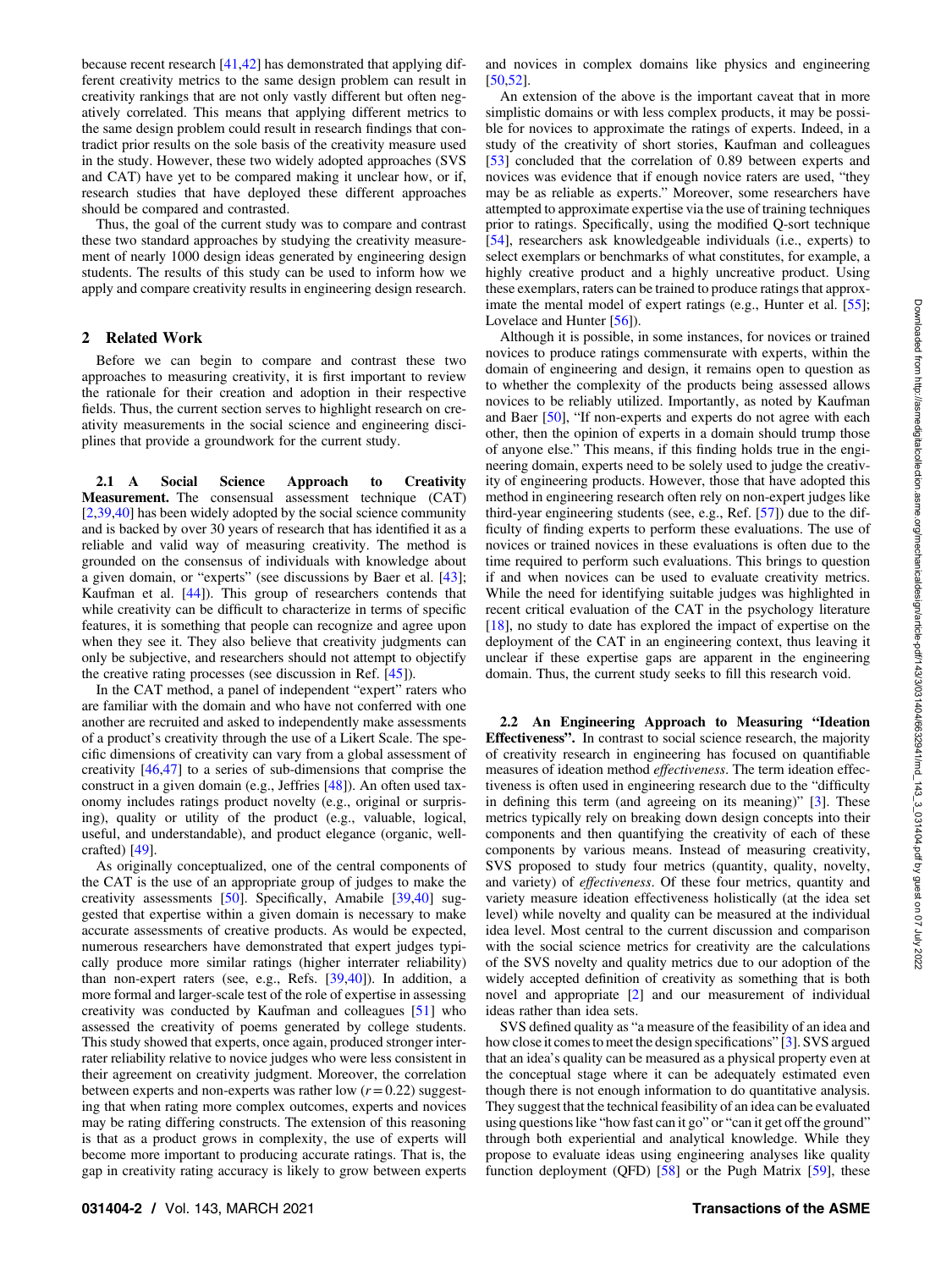methods are difficult to employ for early-stage conceptual concepts. Instead, quality is often scored on these early-phase ideas by two raters who use a three- or four-point rating scale to evaluate the technical feasibility and difficulty of the design, see Ref. [[60\]](#page-8-0) for discussion. This multi-point scale was developed because prior work in engineering had shown that raters had difficulty applying an unanchored scale which led to low consistency between raters [\[61](#page-8-0)].

On the other hand, the SVS novelty metric is based on relative creativity, or "how unusual or unexpected an idea is compared to other ideas" [[3](#page-7-0)]. The SVS approach relies on the development of a genealogy or feature tree to calculate the relative design novelty of an idea by identifying features like motion type and control mechanism and then the different ways in which each of those attributes is satisfied [\[3\]](#page-7-0). Concepts with features in categories with lower frequency counts are considered more novel, whereas designs with features with higher frequency counts are considered less novel because they occurred more frequently in the sample studied. This method has become widely adopted in engineering due to limited rater bias [[3](#page-7-0)[,62](#page-8-0)]. However, many limitations have been reported such as low interrater reliability, inaccurate representations, and difficulties interpreting multiple metrics simultaneously [[39,40](#page-8-0)]. In addition, the use of the SVS method for large data sets is limited as differences in novelty values for large sets are diminished due to the relative nature of the metric [[30\]](#page-7-0).

Because of these pitfalls, a wealth of extensions to this metric have been proposed and implemented in engineering research [7–10]. For example, Hernandez et al. [\[8\]](#page-7-0) took the genealogy tree approach developed for assessing the variety of ideas for an individual in the SVS metrics and decided to merge the individual trees to compose novelty scores over a data set. In addition, Peeters et al. [[10\]](#page-7-0) developed a method to look at three different levels of the novelty of an idea (physical principles, working principles, and embodiment) through a similar genealogy tree approach. While both of these metrics can broaden the range of novelty scores over the data set, they do not do well for incomplete ideas, or ideas that do not have an embodiment. Therefore, Johnson et al. [\[7\]](#page-7-0) developed their new novelty metrics that will score ideas with or without embodiment level details, allowing the metric to support abstract responses. In addition, these new metrics allow for better control of edge cases [\[7\]](#page-7-0).

#### 3 Research Objectives

The evaluation presented in the current paper was developed through a discussion between the authors, a combination of engineers and a psychologist, when they debated which creativity metric to use to analyze their data for a design study. In light of these discussions, the following research questions were developed:

- RQ1: Do the gold standard metrics used in the social science and engineering disciplines measure the same construct of design novelty and quality?
- RQ2: Can trained novices be used as a proxy for experts when measuring subjective novelty and quality of an idea in the engineering design domain?
- RQ3: Can (or should) global assessments of creativity be used in the engineering design domain?

The remainder of this paper highlights the analysis and comparison of these two approaches, the evaluation of who does the evaluation, and their utility for design studies.

#### 4 Previous Work

A prior research study was conducted with 141 engineering students (89 freshmen and 52 seniors; 95 males and 46 females) geared at identifying the influence of product dissection on engineering learning and creativity [[63\]](#page-8-0). During this study, the participants were asked to complete a product dissection activity and then participate in a 20-min brainstorming activity where they sketched ideas for the following design prompt:

Upper management has put your team in charge of developing a concept for a new innovative product that froths milk in a short amount of time. Frothed milk is a pourable, virtually liquid foam that tastes rich and sweet. It is an ingredient in many coffee beverages, especially espresso-based coffee drinks (Lattes, Cappuccinos, Mochas). Frothed milk is made by incorporating very small air bubbles throughout the entire body of the milk through some form of vigorous motion. The design you develop should be able to be used by the consumer with minimal instruction. It will be up to the board of directors to determine if your project will be carried on into production.

The participants in this prior study created a total of 932 concepts which included both visual images (sketches) and a short textual description of the idea, see Fig. [1](#page-3-0) for example sketches.

4.1 Novelty and Quality Metrics. To investigate the influence of the creativity metrics used on measured creativity, the creativity of the 932 ideas were analyzed in four primary ways: (1) novelty and quality from experts using the social science approach of the CAT, (2) novelty and quality ratings from trained novices using the CAT method, (3) novelty and quality ratings from the assessors employing the engineering SVS method, and (4) novelty ratings from the assessors employing an extension of the SVS method [[7](#page-7-0)]. These approaches are summarized in Table [1.](#page-3-0) The remainder of this section describes how novelty and quality were analyzed in the current study.

4.1.1 Consensual Assessment Technique Ratings. For both expert and non-experts, the guidelines put forth by Besemer [\[49](#page-8-0)] and Besemer and O'Quinn [[64\]](#page-8-0) were used, namely, raters (expert and novices) in approximately 20 h of training sessions which involved: a history of the Consensual Assessment Technique its history and use, the potential impact of bias in creativity ratings (e.g., central tendency bias and avoiding extremes), and a discussion of the meaning of the different ratings provided for each idea (novelty and quality). Finally, sample ideas were reviewed during the final training session, and the raters practiced providing novelty and quality ratings for these ideas and discussing the rationale for these ratings. Specifically, raters provided a rating from 1 (low novel or quality) to 7 (high novelty or quality) based on the quality definition of value, logic, utility, and how understandable the ideas were and the novelty definition of originality or surprise. Following the training sessions, raters performed the ratings for the 943 ideas for one month. Raters provided these assessments independently, and the scores were aggregated.

To justify the application of the expert label, one rater had graduate degrees and the other had completed graduate coursework, both in an engineering design-related field. In addition, both raters had at least four years of applied experience in both design and assessment and had published, minimally, six papers on the topics of design and creativity assessment. These experts were selected based on Amabile's suggestion that "expertise within a given domain is necessary to make accurate assessments of creative products" [\[39,40](#page-8-0)]. These expert ratings are the same used in the prior study [\[63](#page-8-0)]. On the other hand, three novice raters were recruited for the current paper to provide ratings of the same idea set. Specifically, three undergraduate psychology students with experience in coding and assessing creativity in at least three previous projects provided ratings for the idea set.

4.1.2 Shah, Vargas-Hernandez and Smith Ratings. SVS proposed two different approaches to measuring novelty [[3](#page-7-0)], the first of which requires determining what concepts are not novel, while the second method, deployed here, requires researchers to measure the frequency with which a given idea is found in an idea set. Since SVS defines novelty as "how unusual or unexpected an idea is as compared to other ideas" [\[3\]](#page-7-0), SVS-inspired methods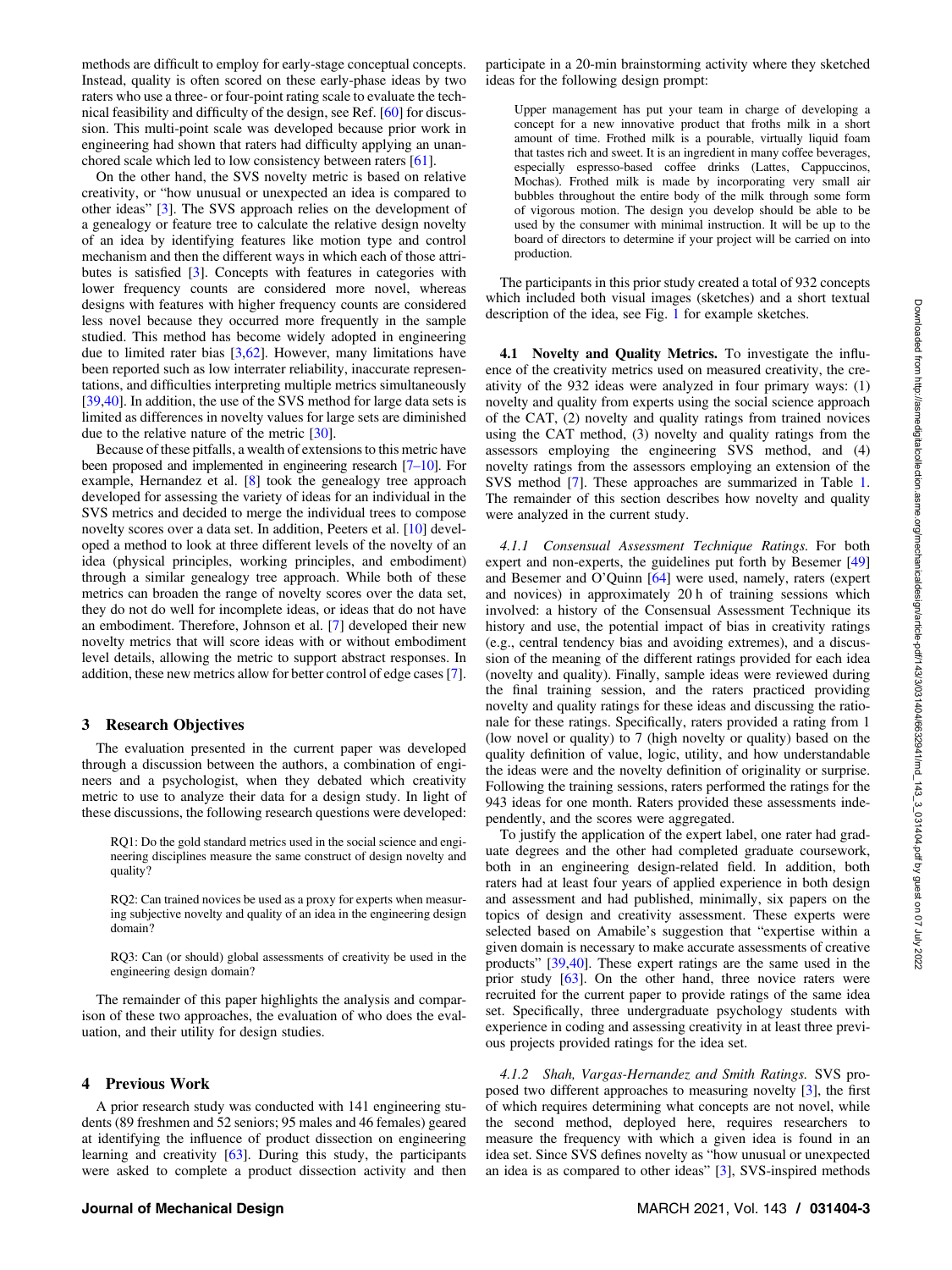<span id="page-3-0"></span>

Fig. 1 Example of sketches provided to four expert raters during the qualitative study

|  |  |  |  |  |  |  | Table 1 Summary of creativity ratings used in the current investigation |
|--|--|--|--|--|--|--|-------------------------------------------------------------------------|
|--|--|--|--|--|--|--|-------------------------------------------------------------------------|

|                          | Metrics                                    | Rating method                       | Requires expert?       | Non-expert training        | Scale              |
|--------------------------|--------------------------------------------|-------------------------------------|------------------------|----------------------------|--------------------|
| <b>CAT</b><br><b>SVS</b> | Novelty and quality<br>Novelty and quality | Qualitative ratings<br>Feature tree | Yes <sup>a</sup><br>No | $\sim$ 20 h<br>$\sim$ 10 h | $1 - 7$<br>$0 - 1$ |
| Johnson et al.           | Novelty                                    | Feature tree                        | No                     | $\sim$ 10 h                | $0 - 10$           |

<sup>a</sup>Non-experts can be used as a proxy of experts using a modified training technique.

generally look at novelty in a relative fashion, where concept novelty is compared to ideas from the same idea set. For the current analysis, the novelty of the ideas was calculated by identifying the novelty of each feature within the idea and then comparing these features to all of the designs being reviewed [\[3\]](#page-7-0). Ultimately, these calculations produce a value between 0 and 1. Designs with novelty values closer to 0 indicate less novel concepts while novelty values closer to 1 indicate concepts that are more novel.

In order to calculate design novelty, two raters, a graduate and a undergraduate student in engineering, were recruited. Prior to this assessment, the raters received extensive training on the design tasks and rating process. One of these raters was also an expert CAT rater in order to maintain consistency across ratings. However, it is important to note that the CAT ratings were done prior to the SVS ratings. In order to rate the designs, a Design Rating Survey (DRS) was used to help the raters classify the features' each design concept addressed as described in Ref. [[3](#page-7-0)]. The DRS contained 24 questions for the Milk Frother design task; the first 20 questions on the DRS were used to help raters classify the features' each design concept addressed, similar to the feature tree approach used in previous studies to compute design novelty (see Refs. [\[65,66](#page-8-0)] and more details). The interrater agreement was 0.85 for this approach. The results from these concept evaluations were used to calculate the novelty of the generated ideas according to SVS [\[3](#page-7-0)] calculations through the process described in detail by Toh and Miller [\[67](#page-8-0)].

In addition to design novelty, SVS also defines design quality as "the feasibility of an idea, and how close it comes to meet the design specifications" [\[3\]](#page-7-0). In the current study, the quality values were calculated using the final four survey questions on the DRS designed according to the approach used by Linsey et al. [\[60](#page-8-0)]. These questions are as follows: (1) Will it froth milk? (2) Is it technically feasible to execute? (3) Is it technically easy to execute? and (4) Is it a significant improvement over the original design? Any disagreements were settled in a conference between the two raters. By answering these questions, the quality is evaluated on a 4-point scale that is normalized (by dividing the human responses by 10 to attain a score between 0 and 1 with 1 considered as the maximum absolute quality rating). The interrater agreement was 0.62 for this approach. The details of this calculation are described in the study by Toh and Miller [\[67](#page-8-0)].

4.1.3 Johnson et al.'s Novelty Metric (Extension of SVS Novelty). Johnson et al.'s [[7](#page-7-0)] novelty metric was developed to extend the SVS approach to include ideas that are at higher levels of abstraction, to support changes in the SVS genealogy tree and to support changes in the data set in a meaningful way. In the current study, this metric was utilized to see if improvements to the SVS method resulted in improvements in the relationship between social science and engineering approaches to measure the creativity. In order to calculate this metric, the results from the previously developed DRS was used to classify the features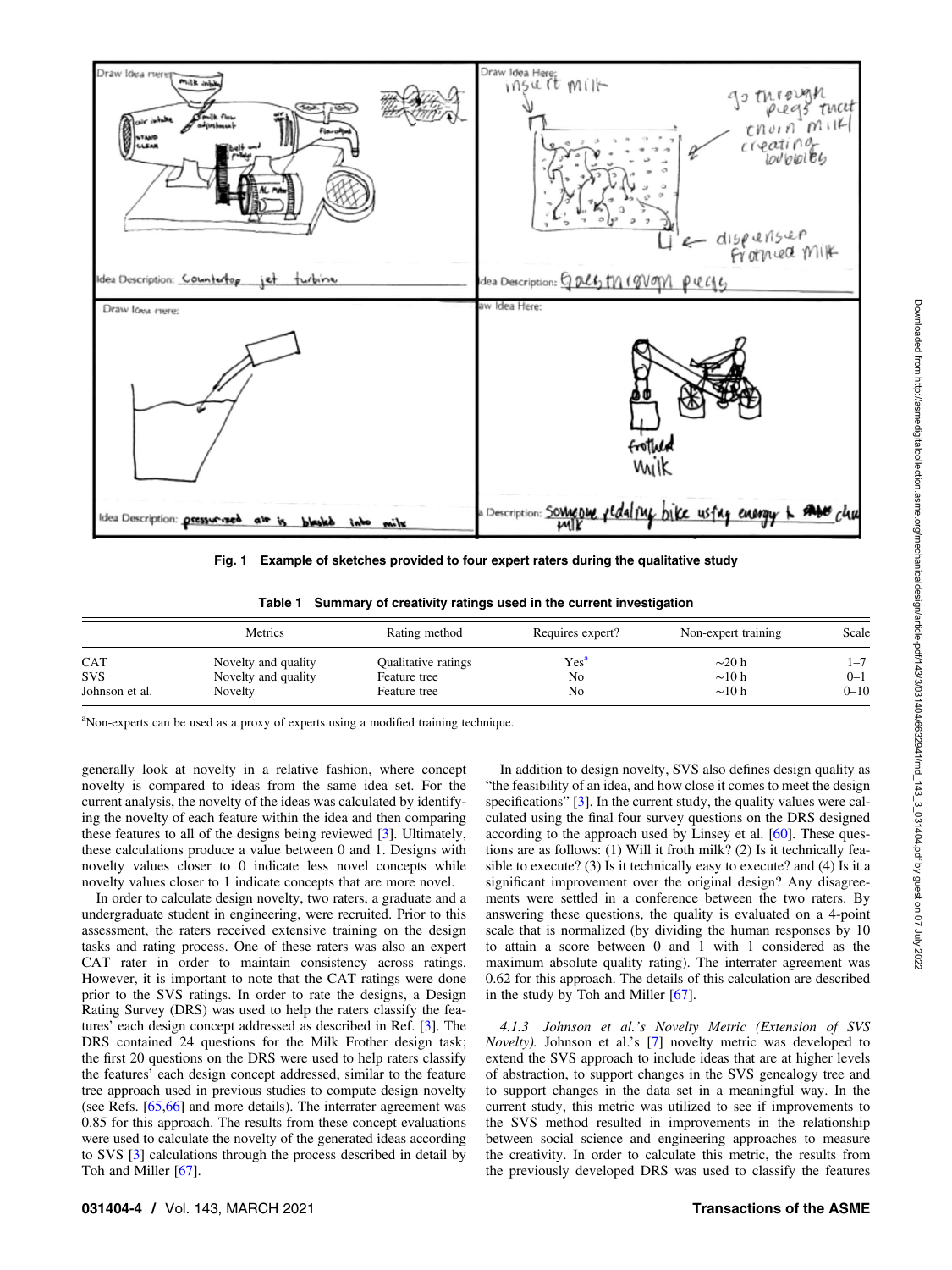

Fig. 2 Feature tree used to calculate the Johnson et al. (2016) novelty metric

addressed by each design concept. The results of the DRS were then split into which category they addressed in the extension metrics: strategy, physical principle, working principle, or embodiment (see Fig. 2 for details). The strategy was determined by how the product achieved the act of frothing (i.e., by moving the milk or moving the container with milk) while the physical principle was determined by what type of power source was used to power the product (i.e., manual, battery). On the other hand, the working principle was evaluated by determining what type of motion was used by the product (i.e., stirring, shaking) and the embodiment was determined by how the product looked like (i.e., shake weight, handheld frother). Total novelty scores were determined by the equations described in Ref. [[7](#page-7-0)], using the weight of 10 for strategy, 6 for physical principle, 3 for working principle, and 1 for embodiment. These weights were selected as proposed in the initial paper [[7](#page-7-0)] to mimic the weights Shah used for scoring variety of a genealogy tree.

#### 5 Data Analysis and Results

In order to address our research goals, the novelty, quality, and general creativity of 932 concepts were assessed. Table [2](#page-5-0) provides an overview of our results while the remainder of this section presents our results with reference to our research questions. SPSS v.24 was used to analyze the results, and a significant level of 0.05 was used in all analyses and effect sizes were classified according to Cohen  $[68]$  $[68]$ .

5.1 RQ1: Do the Standard Metrics Used in the Social Science and Engineering Disciplines Measure the Same Construct of Design Novelty and Quality?. Our first research

question was developed to understand if the standard creativity metrics used in the social sciences (CAT expert ratings) and the engineering domain (SVS and its extension) were measuring the same construct of creativity through novelty and quality assessments. The results revealed a lack of a strong relationship between the scores generated using the SVS method and its extension and those scores using the CAT method (see Table [2](#page-5-0) for the full correlation results). In fact, expert novelty was negatively correlated with SVS ratings of novelty ( $r=-0.11$ ,  $p=0.002$ ). While the extended SVS novelty metric by Johnson et al. [[7](#page-7-0)] was found to be positively correlated with expert novelty  $(r = .14, p < 0.001)$ , the effect was small. On the other hand, expert quality ratings were positively related to SVS quality  $(r=.31, p < 0.001)$ , a medium effect size. The implication here is that there is a disconnect between the widely used and accepted methods of measuring design novelty in the social sciences (CAT) and engineering (SVS and its extensions) domains. On the other hand, the quality ratings, which were completed using a 4-point qualitative scale for the SVS method, seem to be guiding raters to measure similar constructs of quality, shown by the correlation between SVS and CAT expert quality ratings.

5.2 RQ2: Can Trained Novices Be Used as a Proxy for Experts When Measuring Subjective Novelty and Quality of an Idea in the Engineering Design Domain?. Given that the previous finding indicated differences between the engineering and social science approach to measure design novelty, our second research question sought to understand if novices could be used as a proxy for measuring subjective creativity (CAT) in the engineering domain. In order to examine this research question, we examined the degree to which both sets of raters (experts and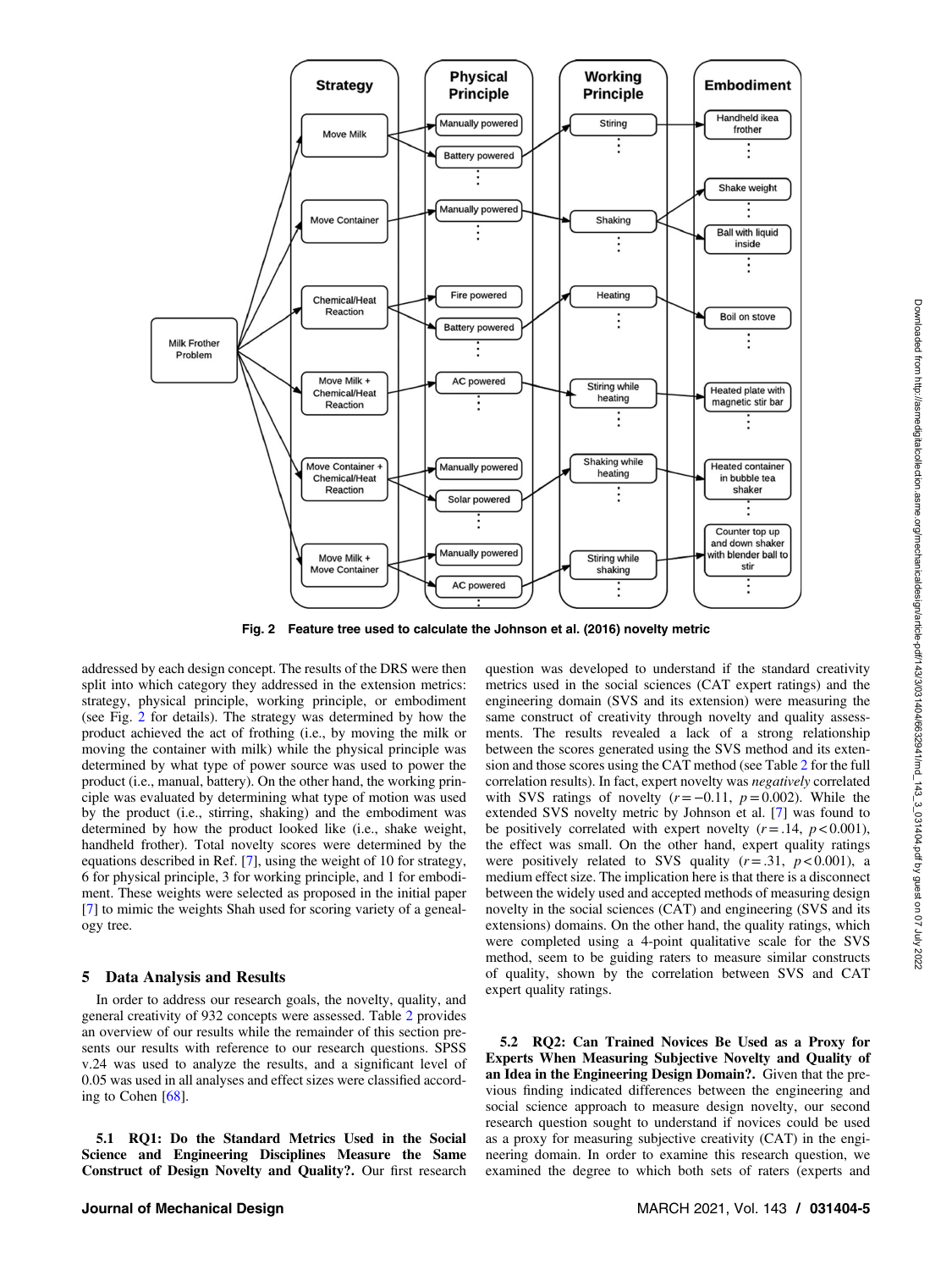Table 2 Correlations among creativity outcomes

<span id="page-5-0"></span>

|                     |                             | Social science CAT ratings |                   |                           |                           | Engineering metrics   |                       |                              |
|---------------------|-----------------------------|----------------------------|-------------------|---------------------------|---------------------------|-----------------------|-----------------------|------------------------------|
|                     |                             | Expert<br>novelty          | Expert<br>quality | Trained novice<br>novelty | Trained novice<br>quality | <b>SVS</b><br>Novelty | <b>SVS</b><br>Ouality | Johnson et al.'s.<br>novelty |
| Social science CAT  | Expert novelty              | (0.71)                     |                   |                           | -                         |                       |                       |                              |
| ratings             | Expert quality              | $-0.29$                    | (0.75)            | $\overline{\phantom{0}}$  | $\overline{\phantom{0}}$  |                       |                       |                              |
|                     | Trained novice<br>novelty   | 0.74                       | $-0.34$           | (0.78)                    |                           |                       |                       |                              |
|                     | Trained novice<br>quality   | $-0.41$                    | 0.5               | $-0.5$                    | (0.56)                    |                       |                       |                              |
| Engineering metrics | SVS novelty                 | $-0.1$                     | 0.3               | $-0.11$                   | 0.35                      | (0.85)                |                       |                              |
|                     | SVS quality                 | $-0.22$                    | 0.31              | $-0.3$                    | 0.32                      | 0.17                  | (0.62)                |                              |
|                     | Johnson et al.'s<br>novelty | 0.14                       | 0.09              | 0.09                      | 0.06                      | 0.39                  | 0.17                  | (0.85)                       |

Note: All bold correlations statistically significant at  $p < .05$ ,  $n = 932$  (ICC2 values, i.e., interrater reliability, values in brackets).

trained novices) provided similar values, also known as interrater reliability, for ratings made using the CAT. In order to determine this, intraclass correlation coefficient (ICC2) was used—as noted by LeBreton and Senter [\[69](#page-8-0)], ICC(2) represents an understanding of "the extent to which the mean rating assigned by a group of judges is reliable". The values range 0–1 with zero being low (or no) reliability and 1 being perfect reliability or consistency in ratings. Values above 0.7 are typically considered acceptable with regard to assessing consistency across judges (i.e., judges are rating things similarly) [[70,71](#page-8-0)].

Using ICC2, we found that experts provided similar ratings to one another as depicted by meeting the threshold of 0.70 [\[70](#page-8-0),[71](#page-8-0)] for both novelty  $(ICC2 = 0.71)$  and quality  $(ICC2 = 0.75)$  assessments. While trained novices were able to provide ratings of sufficient similarity for ratings of novelty (ICC2 =  $0.78$ ), they were not for quality as agreement fell below the 0.70 ICC2 threshold (ICC2 =  $0.56$ ). Consistent with trends on the interrater reliability findings, correlations between the aggregated ratings of experts and aggregated ratings of trained novices were higher for assessments of novelty  $(r=0.74, p < 0.001)$  than quality  $(r = 0.50, p < 0.001)$ , see Table 2.

On the whole, these results suggest that although experts and trained novices are capable of providing consistent ratings of novelty, they are less consistent when assessing the quality. Although we cannot directly test accuracy the of quality ratings given the nature of the data gathered, guidelines put forth by researchers such as Amabile [[2\]](#page-7-0) and Kaufman et al. [[44\]](#page-8-0) would suggest that trained novice scores are less accurate than experts with regard to quality. Put another way when assessing more complex phenomena (i.e., those found in design and engineering), it seems that trained novices can provide accurate ratings on whether a product is novel but are less consistent and accurate at providing input that a given product is of high quality. This point underscores the importance of following recommendations by researchers such as Besemer and O'Quin [\[49](#page-8-0)] who suggest that creativity is a multidimensional construct, comprised minimally of novelty and quality.

5.3 RQ3. Can (or Should) Global Assessments of Creativity Be Used in the Engineering Design Domain?. The third research question was developed to understand the accuracy of global assessments of creativity in the engineering design domain. As a reminder, a global assessment is when someone is asked to provide an overall subjective rating of creativity as opposed to a rating of quality and a rating of novelty, as discussed in RQ1. Similar to RQ2, intraclass correlation coefficient (ICC2) was used to assess the degree to which experts and novices provided similar (i.e., ratings that are internally consistent) global creativity ratings. Using an intraclass correlation coefficient (ICC2), we found that experts fell below the  $0.70$  ICC2 threshold (ICC2 = 0.43). Trained novices, however, were able to provide ratings of sufficient similarity for ratings of creativity  $(ICC2=0.70)$ . Consistent with trends on the interrater reliability findings, correlations between experts and trained novices, while significant, were of a small effect for creativity ratings  $(r=0.14, p<0.001)$ . These results indicate that experts had difficulty in producing similar ratings of the global creativity construct and, when they did, these ratings were minimally related to ratings made by trained novices. Taken further, the inconsistency in these findings begs the question as to what, precisely, experts and trained novices were rating? In particular, we sought to explore if experts and trained novices differentially weighted novelty and quality assessments when making global ratings of creativity.

Thus, to understand if the experts and trained novice placed differential weights on idea novelty and quality in their overall assessments of creativity, two linear regression analyses were conducted (see Table 3). In the first, the expert ratings of global creativity were regressed onto expert quality and novelty ratings. Results reveal that 54% of the total variance in global creativity is accounted for by quality and novelty ratings. Of particular note is that experts produced standardized regression coefficient of  $B=0.59$  for ratings of quality and only  $B=0.34$  for novelty, suggesting that quality was utilized more heavily than novelty. In fact, an inspection of the changes in  $R^2$  values indicates that the quality variable accounted for 37% of the unique variance in ratings of global creativity while novelty accounted for only 17%.

Contrasting the results of the expert raters was those of the trained novices. Using an analogous regression analysis, the global assessment of creativity was regressed onto ratings of novelty and quality for trained novices. The total amount of variance accounted for was 0.73 or 73% of the variance, notably more than the experts and likely due to the higher interrater reliability of the ratings. What is particularly interesting, however, was that trained novices placed greater weight on novelty  $(B=0.75)$  than quality ( $B = 0.22$ ). When inspecting changes in  $\mathbb{R}^2$ , in fact, only 5.5% of the variance was attributed to quality while a sizable 67% of the variance was associated with novelty.

Table 3 Regression summary of two linear regression analyses for experts and trained novices

|                    |                                         | B                          | Std.<br>error           | Beta           | t                            | Sig.                          |
|--------------------|-----------------------------------------|----------------------------|-------------------------|----------------|------------------------------|-------------------------------|
| Expert             | (Constant)<br>Novelty<br><b>Ouality</b> | $-0.205$<br>0.586<br>0.336 | 0.092<br>0.018<br>0.018 | 0.735<br>0.435 | $-2.229$<br>31.797<br>18.817 | 0.026<br>$\Omega$<br>$\Omega$ |
| Trained<br>novices | (Constant)<br>Novelty<br>Ouality        | $-0.218$<br>0.220<br>0.752 | 0.101<br>0.019<br>0.016 | 0.233<br>0.944 | $-2.158$<br>11.797<br>47.834 | 0.031<br>$\Omega$<br>$\Omega$ |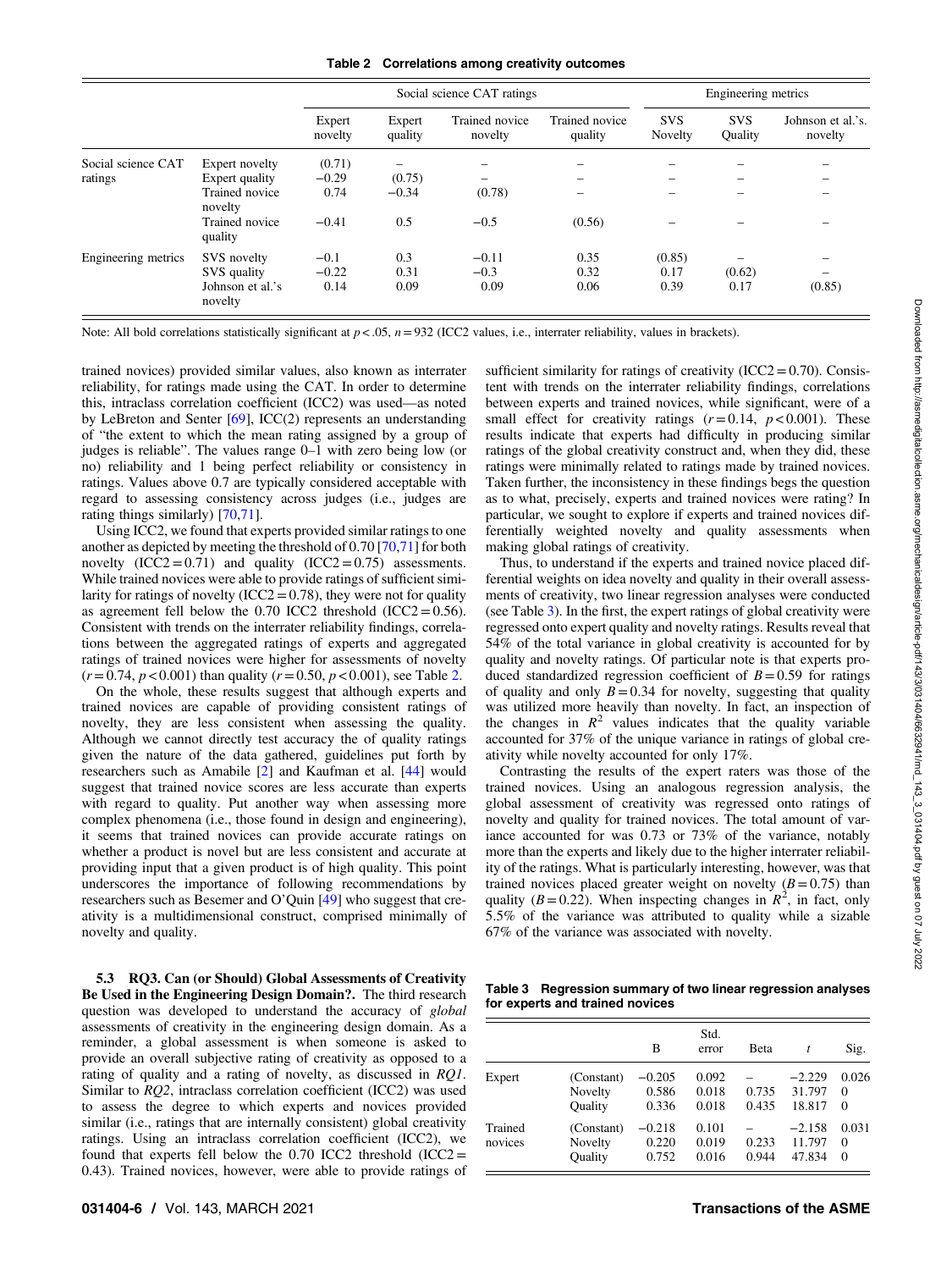In summary, then, experts placed much greater weight on quality in their global assessments of creativity than trained novices who relied almost solely on novelty to determine their global ratings of creativity. When paired with the lack of strong interrater reliability on expert assessments of quality, these results suggest that using global assessments of creativity may be problematic. Namely, if global assessments of creativity are utilized, it is unclear what is being measured. Instead, we suggest, consistent with work by Besemer and O'Quin [\[72](#page-8-0)], that more fine-grained ratings of quality and novelty be utilized in engineering design research.

#### 6 Discussion

The goal of this study was to understand what, if any, differences exist between social science (CAT) and engineering (SVS and extensions) approaches to measuring design novelty and quality and why differences may occur. The results of the study were as follows:

- When comparing expert CAT and SVS ratings, there was a statistically significant negative relationship for design novelty, but a positive relationship for design quality.
- While there was a significant agreement between trained novice and expert CAT novelty ratings, there was no significant agreement between these raters for design quality.
- There was a lack of significant agreement on global ratings of creativity by experts. In addition, experts and trained novices varied in the weight they placed on novelty and quality in their global assessments of creativity.

So, what do these results mean? First, the results identify that there is a significant negative relationship between expert CAT and SVS novelty ratings. This result would caution authors when comparing results from one novelty assessment (e.g., CAT) with prior work that utilized a different novelty assessment (e.g., SVS). This is because differences in findings may be related to the novelty assessment being used rather than the variables of study in the investigation. This is particularly important in the area of design theory and methodology as there are a plethora of novelty assessments being deployed in design studies (see, e.g., Refs. [15–19] [\[3,](#page-7-0)20–37]).

The results in this paper also identified significant agreement between expert and trained novice novelty ratings. This is of use to the engineering design community because expert raters come at great costs—particularly with larger design studies that produce more than 1000 design ideas. Thus, the results support the use of trained novices for novelty assessments in engineering design research when a modified Q-sort technique [\[54](#page-8-0)] is used. This type of method allows raters (even those outside of the field as demonstrated here) to produce ratings that approximate the mental model of expert ratings [[55,56](#page-8-0)]. On the contrary, the results point to the fact that trained novice CAT rating may not be reliable when assessing the quality of early-phase design ideas. Instead, a guided quality assessment, such as SVS quality, or expert CAT ratings should be utilized to assess conceptual idea quality. This is in line with prior work by Kaufman and Baer [[50\]](#page-8-0) who stated that "If non-experts" and experts do not agree with each other, then the opinion of experts in a domain should trump those of anyone else." Another potential source of deviance in these two approaches may also be in the way SVS calculated novelty—Is it measuring the uniqueness of ideas as the CAT tries to capture, or rather is it purely measuring rarity? Moving forward, not only do we need to clarify methods and approaches used by varying disciplines, but we must also work to establish consistent language that has clear meaning across disciplines. This includes, for example, the term "originality" that is often used in the social sciences to mean rarity or uniqueness, while SVS uses the term "novelty."

Finally, the results caution the use of global assessments of creativity. The results highlight a lack of agreement on the creativity of ideas by design experts. In addition, the results identify discrepancies between experts and trained novices on the weight of an ideas novelty or quality in creativity assessments. As such, in line with recommendations by Besemer and O'Quin [[72\]](#page-8-0), global assessments of creativity should be avoided without substantive validation prior to deployment.

6.1 Which Method Should Be Used?. Given these results and the lack of convergence between these popular methods of creativity assessment, a natural question emerges: What method should be used? Perhaps a variant on this core would be: When should each method be used? Unfortunately, it is too early to provide an answer to such questions, and instead, several steps must be taken before doing so.

Consider the following metaphor often used in science, namely an unknown or unclear phenomenon depicted as an elephant [[73\]](#page-8-0). One researcher may hold tightly onto the trunk, confidently describing it as such. Another researcher may grasp the leg, confidently describing it as such. The reality is that both scientists are holding an elephant, and they simply have not connected both components to see the larger picture. Both the social science (CAT) and engineering (SVS and extensions) represent components of creativity and, like the elephant's trunk and leg, are very clearly dissimilar to one another on the surface. To connect such methods, we need to understand each in greater detail. We need to understand where the leg is on the body and that can help us understand that it is used to bear weight. We need to understand how the trunk moves to understand it is used in feeding. We need to connect the components to the larger whole.

In non-metaphorical terms, building a deeper understanding of each method will require building an expanded nomological network. That is, linking the social science and engineering measures to known correlates of creativity. Building this pattern of results will provide the contextual background of construct validity or what is being measured by each method. Being an older method, it is not surprising that CAT has some of this nomological network established [[18\]](#page-7-0), but more work is needed connecting CAT to design and engineering correlates, directly. With this constellation of relationships in place, scholars will have a clearer picture of both SVS and CAT, paving the way for recommendations on when each method is of the greatest utility.

Building a nomological network, like establishing construct validity, is not a "completed/not-completed" dichotomy but rather a process with degrees of "doneness" [[74\]](#page-8-0). We recommend the following steps as guidelines for promoting a useful nomological network: (1) measure known antecedents or contextual predictors of creativity such as autonomy, resource availability, and climate [[75\]](#page-8-0); (2) measure individual differences also associated with creativity, including personality and risk-taking [\[76](#page-8-0)]; (3) quantify known outcomes also associated with creativity that are also used as direct or proximal indicators of creative performance such as patents, client satisfaction, sales, customer reviews, and funding received [\[77](#page-8-0)]; and (4) finally, include measures to that provide discriminant validity or evidence that the measure (i.e., CAT or SVS) is not tapping into constructs they should not be. This might be, for example, preferences for favorite flower. This list is not exhaustive by any means but provides the reader with a foundation to explore a nomological network surrounding both CAT and SVS. With such measures in place along with indicators of creative performance as quantified by CAT and SVS, it will be possible to examine the pattern of effects and relationships among measured variables. To the extent that a given measure is related to known indicators of creativity, and not to those it should not be, evidence for construct validity is (or is not) established.

#### 7 Conclusion

While the results found here can help inform design studies, there are several limitations and areas for future work. First, while the problem explored here was relatively simple, the results are likely to be exasperated in more complex problems like those found in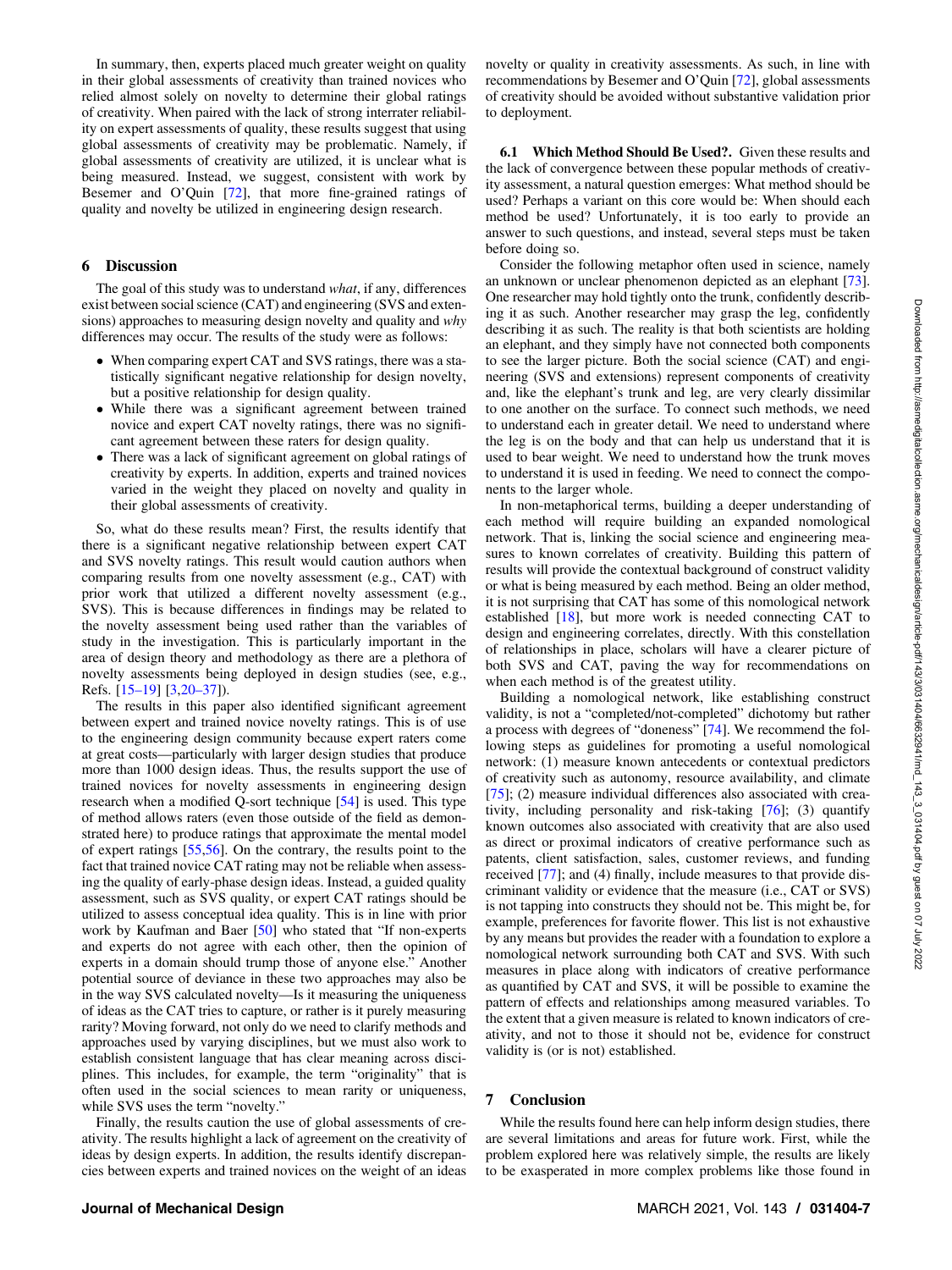<span id="page-7-0"></span>engineering design and systems engineering [\[50,52](#page-8-0)]. However, we do not yet know or fully understand what level of detail or complexity in a design task or ideation set is appropriate for use by the CAT and SVS methods. Further work is needed to identify if the results of this work will hold true for more complex or detailed level concepts by exploring a larger problem set.

In addition, given the importance of expertise in the rating process [[39,40,51](#page-8-0)] and the findings of the study that clearly identify the difference between expert and trained novice raters in engineering design quality ratings, it is important to explore training methods for improving the viability and utility of rating assessments. This is particularly important in engineering due to the use of novices or trained novices in published articles (see, e.g., Ref. [\[57](#page-8-0)]), the difficulty in quantifying expertise in engineering domains which are multi-disciplinary in nature, and the time required by experts to perform these assessments (which often makes expert ratings unattainable).

Finally, creativity has several disputed definitions based on the domain, the environment, and the processes involved. In fact, engineering researchers have often strayed from using the word "creativity" and instead turn to the word "ideation effectiveness" due to "difficulty in defining this term (and agreeing on its meaning)" [3]. While our study is an example of how we can bring together multiple schools of thought in order to leverage the sought-out qualities from different metrics to create a more rigorous tool to quantify the abstract construct of creativity, future work is still needed. Specifically, while this paper highlights significant differences in how CAT and SVS rate design novelty, it does not provide finite evidence of "which metric is better" or if either method is truly appropriate in engineering design studies. Instead, it provides scientific evidence that key differences exist in these metrics that warrant further investigation. As such, future work should be on solving the wicked problem of arriving at meaningful methods to quantify nebulous constructs, such as creativity, that have multiple roots of origin and murky ground truths, which are currently debated across different domains.

#### Acknowledgment

This material is based upon work supported by the National Science Foundation under Grant No. 1728086.

#### Conflict of Interest

There are no conflicts of interest.

#### Data Availability Statement

The data sets generated and supporting the findings of this article are obtainable from the corresponding author upon reasonable request. The authors attest that all data for this study are included in the paper. Data provided by a third party are listed in Acknowledgment. No data, models, or codes were generated or used for this paper.

#### References

- [1] Liikkanen, L. A., Hämäläinen, M. M., Häggman, A., Björklund, T., and Koskinen, M. P., "Quantitative Evaluation of the Effectiveness of Idea Generation in the Wild," Proceedings of International Conference on Human Centered Design, Orlando, FL, July 9–14, Springer, pp. 120–129.
- [2] Amabile, T., 1996, Creativity in Context, Westview Press, Boulder, CO.
- [3] Shah, J. J., Smith, S. M., and Vargas-Hernandez, N., 2003, "Metrics for Measuring Ideation Effectiveness," [Des. Studies,](http://dx.doi.org/10.1016/S0142-694X(02)00034-0) 24(2), pp. 111–124.
- [4] Christiaans, H. H., 2002, "Creativity as a Design Criterion," Commun. Res. J., 14(1), pp. 41–54.
- [5] Eshun, E. F., and de Graft-Johnson, K., 2012, "Learner Perceptions of Assessment of Creative Products in Communication Design," [Art. Des.](http://dx.doi.org/10.1386/adch.10.1.89_1) [Commun. Higher Education,](http://dx.doi.org/10.1386/adch.10.1.89_1) 10(1), pp. 89–102.
- [6] Borgianni, Y., Cascini, G., and Rotini, F., 2013, "Assessing Creativity of Design Projects: Criteria for the Service Engineering Field," [Int. J. Des. Creativity](http://dx.doi.org/10.1080/21650349.2013.806029) [Innovation](http://dx.doi.org/10.1080/21650349.2013.806029), 1(3), pp. 131–159.
- [7] Johnson, T. A., Caldwell, B. W., Cheeley, A., and Green, M. G., 2016, 'Comparison and Extension of Novelty Metrics for Problem-Solving Tasks,' Proceedings of ASME 2016 International Design Engineering Technical Conferences & Computers and Information Engineering Conference, Charlotte, NC, Aug. 21–24, ASME, pp. 1–12.
- [8] Hernandez, N., Okudan Kremer, G., and Schmidt, L. C., 2012, "Effectiveness" Metrics for Ideation: Merging Genealogy Trees and Improving Novelty Metric," International Design Engineering Technical Conferences, Chicago, IL, Aug. 12–15, pp. 85–93.
- [9] Nelson, B. A., Wilson, J. O., Rosen, D., and Yen, J., 2009, "Refined Metrics for Measuring Ideation Effectiveness," [Des. Studies,](http://dx.doi.org/10.1016/j.destud.2009.07.002) 30(6), pp. 737–743.
- [10] Peeters, J., Verhaegen, P.-A., Vandevenne, D., and Duflou, J., 2010, "Refined Metrics for Measuring Novelty in Ideation," Proceedings of IDMME Virtual Concept 2010, Bordeaux, France, Oct. 20–22, pp 1–4.
- [11] Baer, J., 2012, "Domain Specificity and the Limits of Creativity Theory," [J. Creative Behav.,](http://dx.doi.org/10.1002/jocb.002) 46(1), pp. 16–29.
- [12] Casakin, H., and Kreitler, S., 2005, "The Nature of Creativity in Design," Studying Des., 5, pp. 87–100.
- [13] Williams, A. P., Ostwald, M. J., and Askland, H. H., 2011, "The Relationship Between Creativity and Design and Its Implication for Design Education," Des. Principles Practice: An Int. J., 5(1), pp. 57–72.
- [14] Gosnell, C. A., and Miller, S. R., 2014, "A Novel Method for Assessing Design Concept Creativity Using Single-Word Adjectives and Semantic Similarity," ASME Design Engineering Technical Conferences, Buffalo, NY.
- [15] D'Souza, N., and Dastmalchi, M. R., 2016, "Creativity on the Move: Exploring Little-c (p) and Big-C (p) Creative Events Within a Multidisciplinary Design Team Process," [Des. Studies](https://dx.doi.org/10.1016/j.destud.2016.07.003), 46, pp. 6–37.
- [16] Nikander, J. B., Liikkanen, L. A., and Laakso, M., 2014, "The Preference Effect in Design Concept Evaluation," [Des. Studies,](http://dx.doi.org/10.1016/j.destud.2014.02.006) 35(5), pp. 473–499.
- [17] Baer, J., and Kaufman, J. C., 2019, "Assessing Creativity with the Consensual Assessment Technique," The Palgrave Handbook of Social Creativity Research, L. Izabela, and G. Vlad Petre, ed., Springer, New York, pp. 27–37.
- [18] Cseh, G. M., and Jeffries, K. K., 2019, "A Scattered CAT: A Critical Evaluation of the Consensual Assessment Technique for Creativity Research," [Psychol.](http://dx.doi.org/10.1037/aca0000220) [Aesthetics, Creativity, Arts](http://dx.doi.org/10.1037/aca0000220), 13(2), p. 159.
- [19] Stefanic, N., and Randles, C., 2015, "Examining the Reliability of Scores From the Consensual Assessment Technique in the Measurement of Individual and Small Group Creativity," [Music Education Res.](http://dx.doi.org/10.1080/14613808.2014.909398), 17(3), pp. 278–295.
- [20] Alipour, L., Faizi, M., Moradi, A. M., and Akrami, G., 2017, "The Impact of Designers' Goals on Design-by-Analogy," [Des. Studies,](http://dx.doi.org/10.1016/j.destud.2017.04.001) 51, pp. 1–24.
- [21] Cheng, P., Mugge, R., and Schoormans, J. P., 2014, "A New Strategy to Reduce Design Fixation: Presenting Partial Photographs to Designers," [Des. Studies](http://dx.doi.org/10.1016/j.destud.2014.02.004), 35(4), pp. 374–391.
- [22] Chan, J., Dow, S. P., and Schunn, C. D., 2015, "Do the Best Design Ideas (Really) Come From Conceptually Distant Sources of Inspiration?," [Des. Studies](http://dx.doi.org/10.1016/j.destud.2014.08.001), 36, pp. 31–58.
- [23] Baer, J., 2015, "The Importance of Domain-Specific Expertise in Creativity," [Roeper Rev.](http://dx.doi.org/10.1080/02783193.2015.1047480), 37(3), pp. 165–178.
- [24] Galati, F., 2015, "Complexity of Judgment: What Makes Possible the Convergence of Expert and Nonexpert Ratings in Assessing Creativity,' [Creativity Res. J.,](http://dx.doi.org/10.1080/10400419.2015.992667) 27(1), pp. 24–30.
- [25] Vandevenne, D., Pieters, T., and Duflou, J., 2016, "Enhancing Novelty With Knowledge-Based Support for Biologically-Inspired Design," [Des. Studies](http://dx.doi.org/10.1016/j.destud.2016.05.003), 46, pp. 152–173.
- [26] Atilola, O., Tomko, M., and Linsey, J. S., 2016, "The Effects of Representation on Idea Generation and Design Fixation: A Study Comparing Sketches and Function Trees," [Des. Studies](http://dx.doi.org/10.1016/j.destud.2015.10.005), 42, pp. 110–136.
- [27] Toh, C. A., and Miller, S. R., 2015, "How Engineering Teams Select Design Concepts: A View Through the Lens of Creativity," [Des. Studies,](http://dx.doi.org/10.1016/j.destud.2015.03.001) 38, pp. 111–138.
- [28] Tsenn, J., Atilola, O., McAdams, D. A., and Linsey, J. S., 2014, "The Effects of Time and Incubation on Design Concept Generation," [Des. Studies,](http://dx.doi.org/10.1016/j.destud.2014.02.003) 35(5), pp. 500–526.
- [29] Doboli, A., and Umbarkar, A., 2014, "The Role of Precedents in Increasing Creativity During Iterative Design of Electronic Embedded Systems," [Des.](http://dx.doi.org/10.1016/j.destud.2014.01.001) [Studies,](http://dx.doi.org/10.1016/j.destud.2014.01.001) 35(3), pp. 298–326.
- [30] Sluis-Thiescheffer, W., Bekker, T., Eggen, B., Vermeeren, A., and De Ridder, H., 2016, "Measuring and Comparing Novelty for Design Solutions Generated by Young Children Through Different Design Methods," [Des. Studies,](http://dx.doi.org/10.1016/j.destud.2016.01.001) 43, pp. 48–73.
- [31] Doboli, A., Umbarkar, A., Subramanian, V., and Doboli, S., 2014, "Two Experimental Studies on Creative Concept Combinations in Modular Design of Electronic Embedded Systems," [Des. Studies,](http://dx.doi.org/10.1016/j.destud.2013.10.002) 35(1), pp. 80–109.
- [32] Starkey, E., Toh, C. A., and Miller, S. R., 2016, "Abandoning Creativity: The Evolution of Creative Ideas in Engineering Design Course Projects," [Design](https://dx.doi.org/10.1016/j.destud.2016.08.003) [Studies,](https://dx.doi.org/10.1016/j.destud.2016.08.003) 47, pp. 47–72.
- [33] Moreno, D. P., Hernandez, A. A., Yang, M. C., Otto, K. N., Hölttä-Otto, K., Linsey, J. S., Wood, K. L., and Linden, A., 2014, "Fundamental Studies in Design-by-Analogy: A Focus on Domain-Knowledge Experts and Applications to Transactional Design Problems," [Des. Studies](http://dx.doi.org/10.1016/j.destud.2013.11.002), 35(3), pp. 232–272.